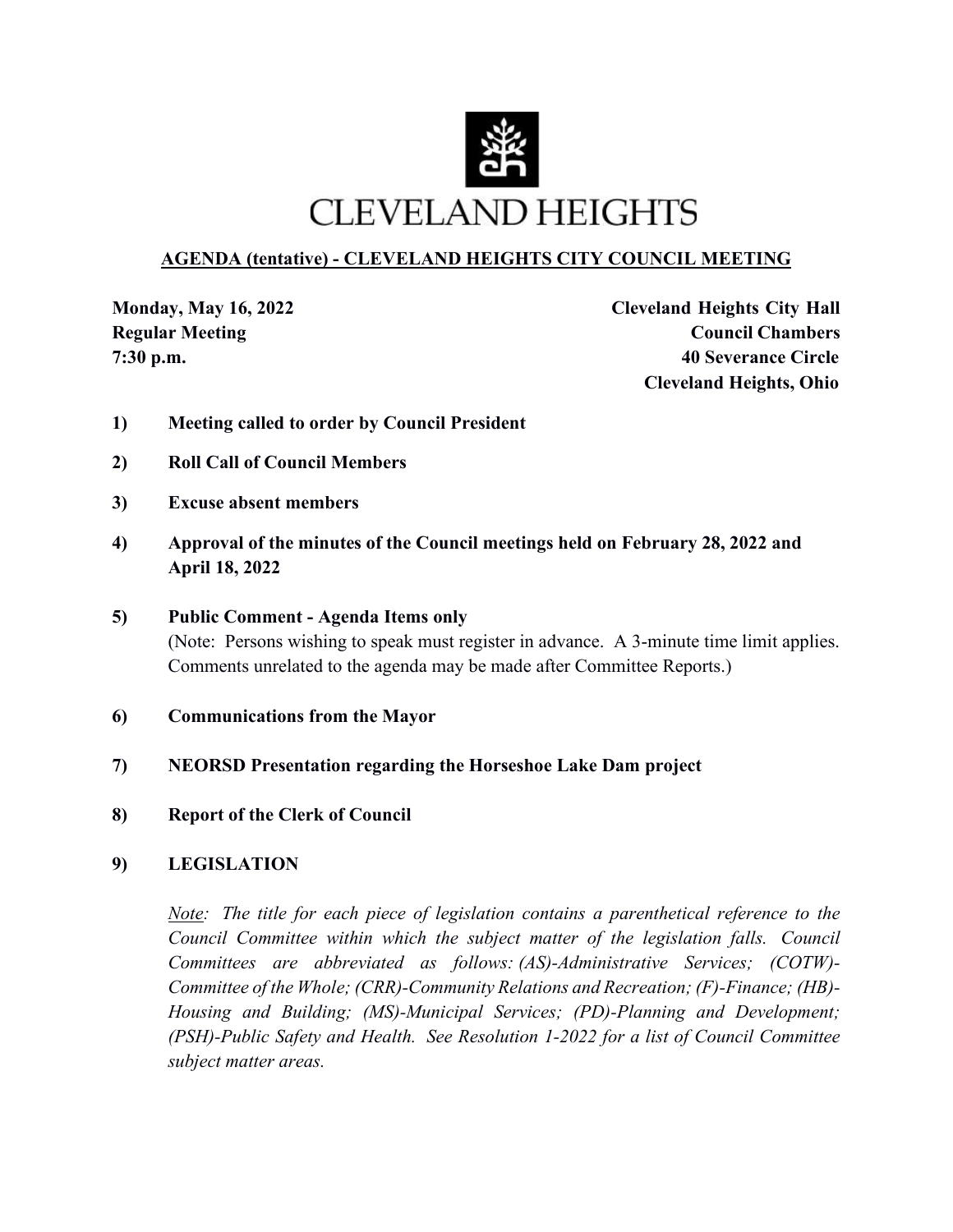# **a.** *First Readings – Consideration of Adoption Requested*

**ORDINANCE NO. 62-2022 (F),** *First Reading*. An Ordinance to amend certain subparagraphs of Ordinance No. 139-2021 (F), relating to appropriations and other expenditures of the City of Cleveland Heights, Ohio for the fiscal year ending December 31, 2022 and declaring an emergency.

Introduced by Mayor Seren

Motion to Adopt/Second:  $\sqrt{2}$ 

Vote:

For Against No. Reading

# **b.** *First Reading Only*

**ORDINANCE NO. 63-2022 (COTW),** *First Reading***.** An Ordinance amending Section 123.04, "Powers and Duties of Director," of the Codified Ordinances of Cleveland Heights by removing the Director of Finance from the role of ex-officio Clerk of Council and declaring the necessity that this legislation become immediately effective as an emergency measure.

Introduced by Mayor Seren

**RESOLUTION NO. 64-2022 (PSH),** *First Reading.* A Resolution authorizing the Mayor to enter into an agreement with Life Force Management, Inc., to provide billing, collection, and related services for all ambulance services rendered by the City; and declaring an emergency.

Introduced by Mayor Seren

#### **10) Committee Reports**

- **a.)** Finance Committee
- **b.**) Housing and Building Committee
- **c.)** Municipal Services Committee